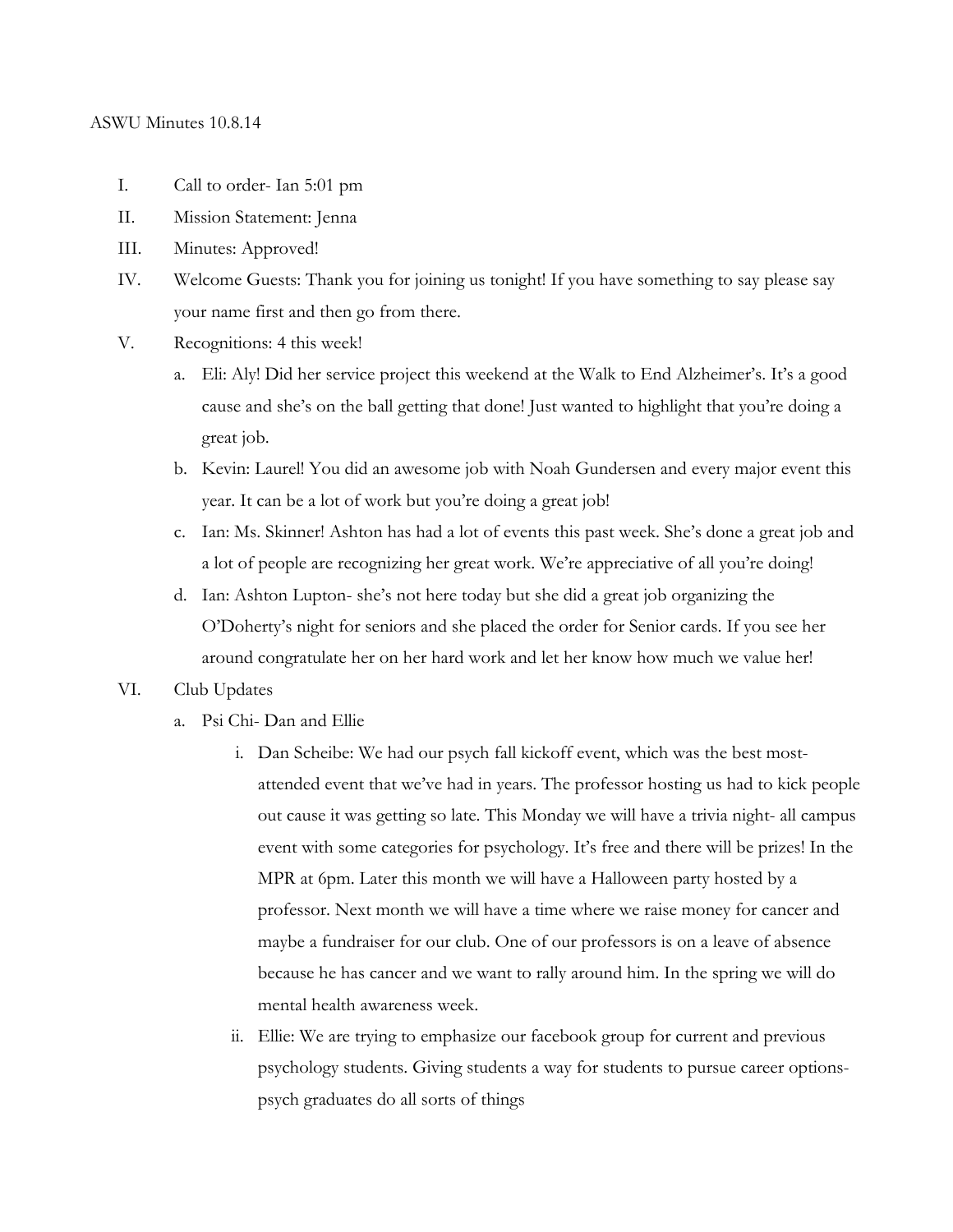- iii. Dan: We made a connection with Career Services, trying to cross over academic futures and various events, etc.
- b. Pep Band
	- i. Ashley: We're starting off small, we've done two games and we have about 15 members. Trying to get more members but we have to stay with people involved in a current ensemble. We started out with the fight song and we should have 10 songs by the next game. We won't be able to play at the Homecoming game because it conflicts with the 125 celebration. We're borrowing a sousaphone from [high school] which is saving us a lot of money. We're working on getting uniforms and gear- the athletic department will take care of that for us. Trying to build, hopefully be playing at basketball games and continue to grow.
	- ii. Jerrica: You can only be involved if you're in an ensemble?
	- iii. Ashley: Yes for right now because that was a request by the music department but we might open it up for audition based later on.
- VII. Speaker: Chris Eichorst Director of Facility Services **(25 min)**
	- a. Chris: We've reorganized a little bit. To set the foundation- the reason any of us are here is because of you guys and one of our biggest concerns is keeping you safe, especially in light of the SPU incident. You are most important. There's been investment in time and treasure to make this a safer place- not saying it isn't safe but there's always more you can do to be prepared for an emergency, especially an active shooter. We want to prepare everyone on campus as much as possible, protecting you, our assets, and carry on with everyday activities. Roll through basic things- one question is where is the nearest fire extinguisher? If we had to get out of here where would we go? [down the stairs] We're trying to spread the word on things you need to start thinking about to protect yourself and fellow students.
	- **b.** What kind of emergencies could we have? (tree storm, natural disasters, power outage, technological, and human caused emergencies, ice storm]
	- **c.** For you to know, we do have a plan. It's growing and getting better each time we look at it. It's located on the web: If you search Emergency Response, it'll take you there on the search window on the new website. We also have backup information, contact info, maps, plans, etc. The big thing I want you to leave here with is to know your role. We don't expect you to be heroes or to put out fires, we expect you to take care of you and your fellow students. But if you are witnessing the emergency first hand we want you to call 911.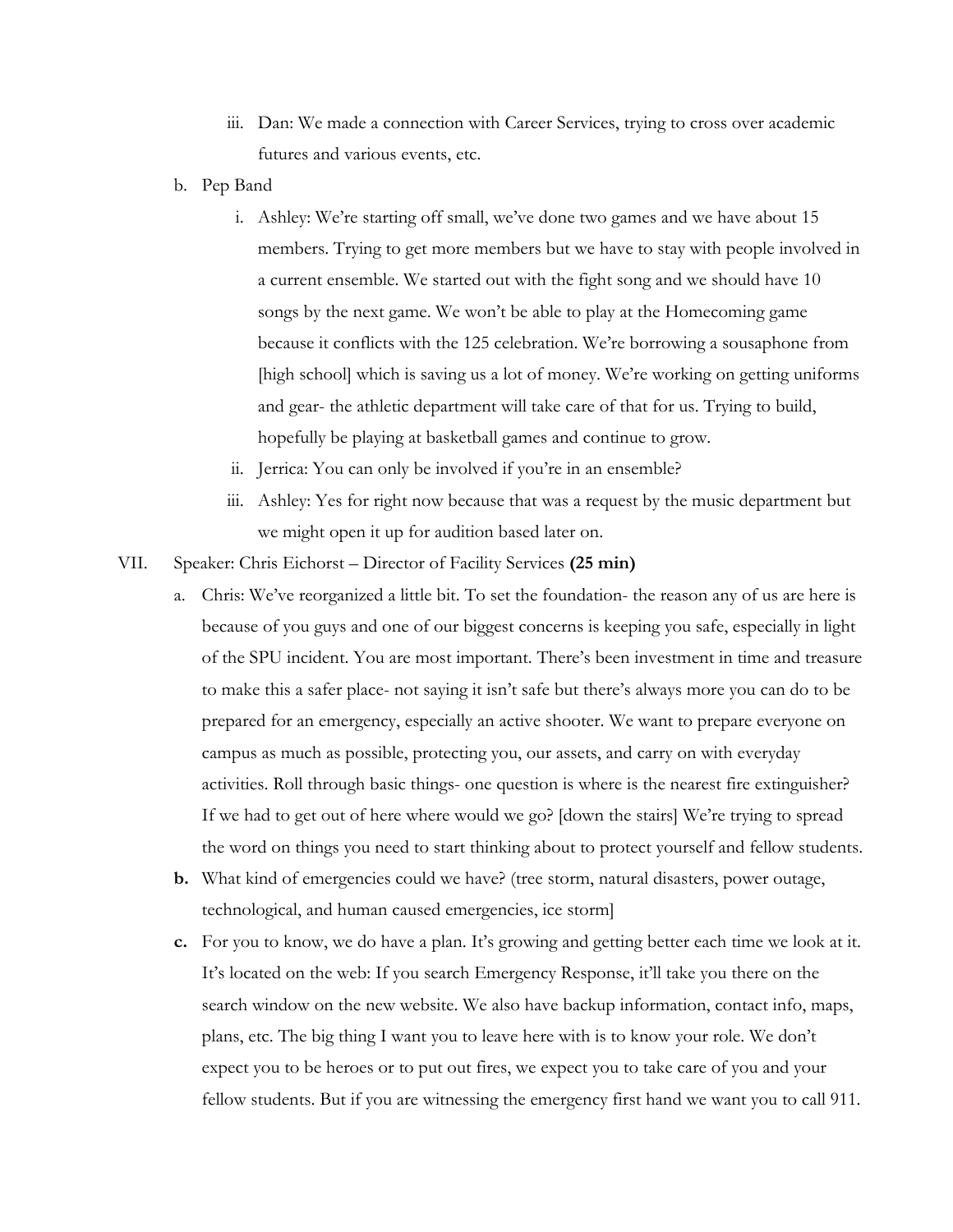If you**'**re the first to call they will probably keep you on the line to describe it. If you happen to be in an office and that goes on, use the office phone if possible because they can track where its coming from and it'll be faster. The second step is to call security because they activate the Whitworth emergency response plan- it generates security, then they will respond to the incident as well. It will activate Beck, Carol Simon, Gerry Gemmill, etc. and other people who need to know. And the final thing is to follow instructionseveryone knows what the emergency text messaging is. You're all signed up for it- you have to opt out in order to not get the messages. That will be the first way you get notified of an emergency. Any first responder that shows up-comply with them because they will be looking for the bad guy.

- **d.** RAVE texts and emails
	- **a.** [guest]: I've been told that the choice to opt out is only for next semester.
	- **b.** Chris: No I believe IT has made that happen. You go to Whitnet, check your personal information and contact it should be in there with your cell phone number. You can also have parents sign up.
- **e.** Chris: Blue light system: we're adding more speakers because some zones are louder or deader so if you're outside you'll hear it. You'll get the messages on cell phones. Building evacuation- these are posted in all the buildings, generally in the circulation area or near a fire exit. It has the building you're in and how to get out the quickest way possible, and where to go. You are in the HUB but you don't live here. You just need to be aware of where that information is, getting out of a building is one thing but there are other things like where is a good place to hide if there's an active shooter or do these doors lock. We're putting doors that lock in all the classrooms.
	- **i.** Aly: Are faculty and professors signed up for RAVE as well?
	- **ii.** Chris: Yes. I know that's an issue in classrooms, teachers saying turn phones to silent or off, but we're trying to change that culture a little bit because there's risk there. Through IT we're working on the bill boards in the classrooms with date and time most of the time, but in case of emergency it'll flash a message during an emergency- may be some alarm or something, to notify you and protect you. It's coming but not here yet.
- **f.** Campus evacuation- if you're on foot, you just get off campus as quickly as possible. If you're driving the two main entrances/exits. We will have unlocked some gates as well-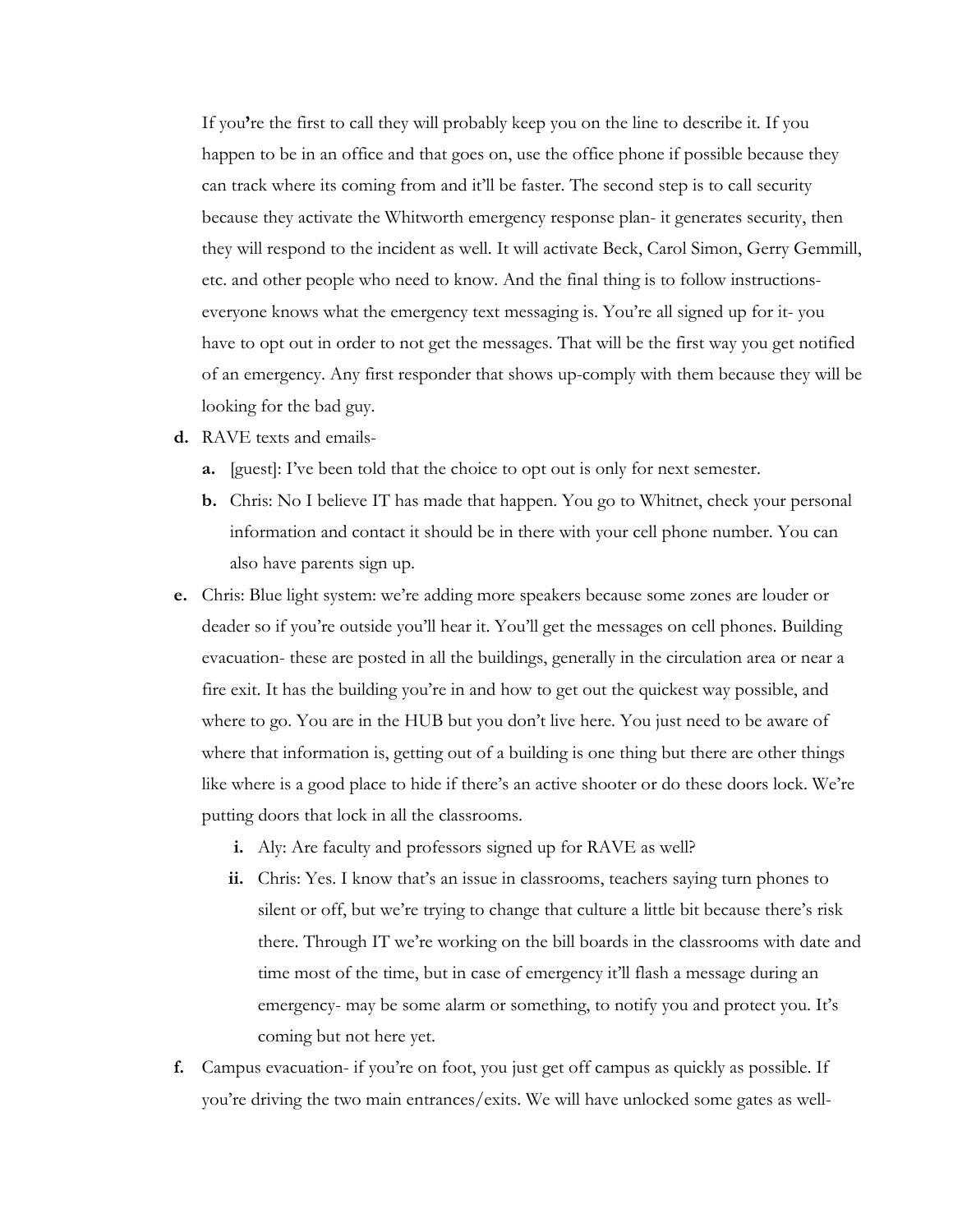there are some in the back 40, by the field house, etc. That's another possible scenario is an evacuation.

- **g.** If you're on campus hopefully you know your RD's and RA's. Be familiar with your assembly area. In the HUB we have building monitors, know exits and fire extinguishers (for small table fires- don't stay and fight a big fire). Just being aware of all of these things would be helpful for life safety. Taking a mental note of fire pull handles, fire doors- they will close on you, but you just have to push them open. Meant to keep the fire from spreading. Also know where safe places are.
- **h.** Run, hide, fight. I would say first assess before you run out into the shots or something like that. You may have to go right into hide if it's near by but you want to get away from the threat as quickly as possible. Student concern form, if there's any threats made that you know about tell security and they will pay attention. People plan ahead of time, if anything ever comes across your ears that sounds off, it's better to overreact or under react. We have a drill coming up on November 6.
	- **i.** Jordan: My professor thought it was supposed to be October 6?
	- ii. Chris: It's the  $6<sup>th</sup>$  of November not the  $6<sup>th</sup>$  of October.
- **i.** On November 6 it will start at 1:55. The plan is to have everyone on campus participatewe will have the sheriff's department here as observers. We're not planting a shooter; it's like grade school. You guys have done something like this before and we're extending that to the university now. We need to practice and have people comfortable with what they would do. Actually makes people think about what they would do in a particular situation, having a mental plan in place. The drill will last 10-15 minutes and then resume the day like normal. We have technology that will help our situation as well.
	- **i.** Aly: Do you know if students can hear the blue light system inside of their dorms?
	- **ii.** Chris: Probably not. RAVE would be your primary means of notification. Hopefully an RA or RD will get that and notify the residence hall. I will clarifydon't pull a fire alarm because then people will evacuate quickly and not know what they're going towards
	- iii. Jordan : Will we activate blue light on November 6?
	- **iv.** Chris: Yes. We've done tests to see where you can hear it or can't hear it. Behind Robinson and by the softball field for example. Besides being a drill, it will tell us what to work on.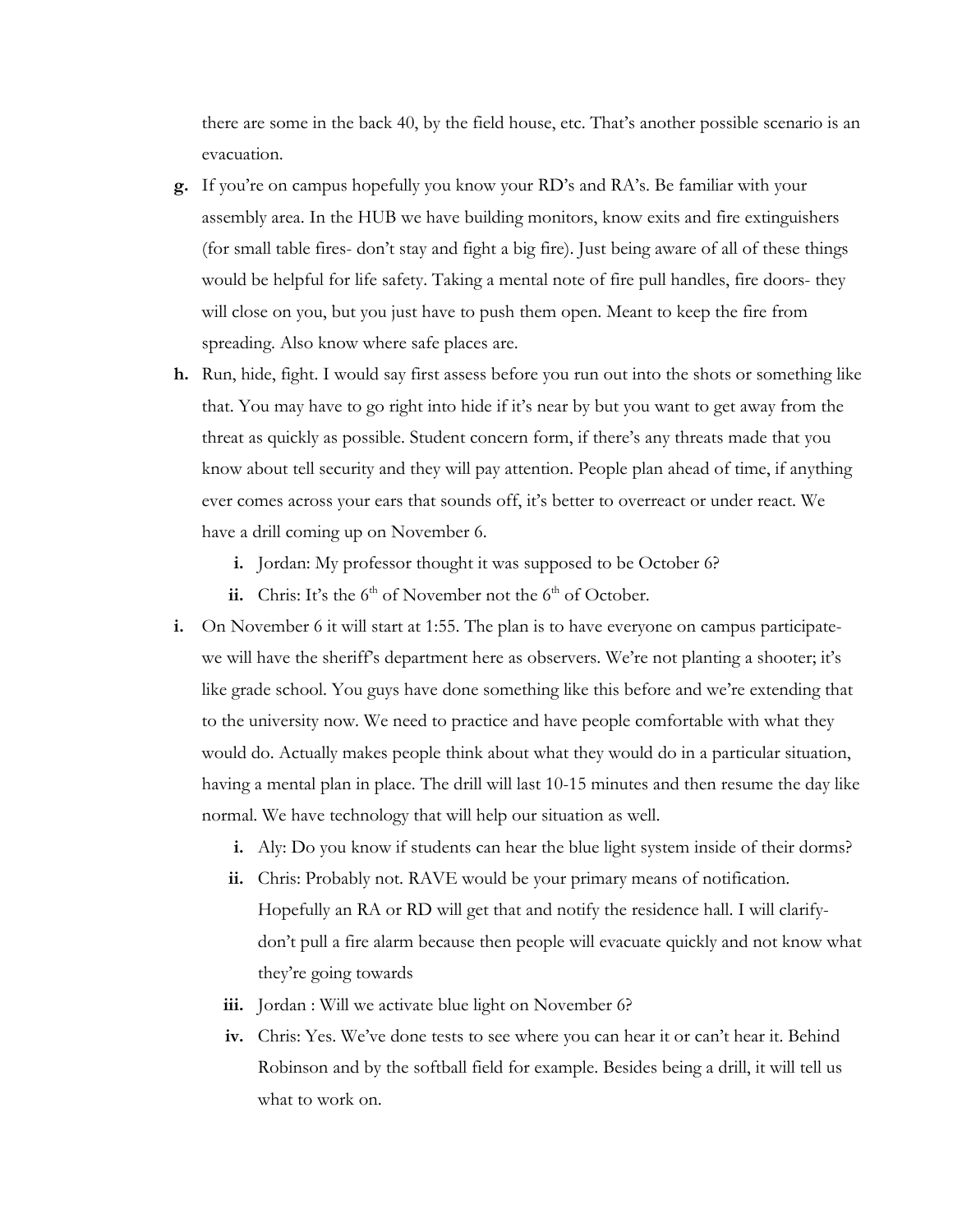- **v.** Katie: For installing locks on all the doors, how many more do we need to place?
- **vi.** We've put locks in Dixon, Hawthorne, Weyerhaeuser, Westminster and I think the library is next. We still have funds available. We have one locksmith trying to get into classrooms before and after classes during the year.
- **vii.** [guest] Will there be RAVE messages for the drill?
- **viii.** Chris: Yes and it will say "This is a test".
- **ix.** Ian: What communication have you had to let campus know that we will be having a test?
- **x.** Chris: That will be Nancy Hines- once we get past Sunday that campaign will start. She's been focused on 125, etc. You will all get more information as we get closer to the date.
- **xi.** Jerrica: Is this just an evacuation drill?
- **xii.** Chris: You'll have specific instructions. There will be a shelter in place- asking people not to evacuate. We're working through the people who will be outside. Typically you wouldn't take refuge in a building, just getting off campus will be best but we will be explicit with what we want people to do.
- **xiii.** Rigel: [question about the National incident management system, who has taken ICS 100.he courses]
- **xiv.** Chris: Anyone on the response team has taken the courses. Just more a familiarity. Incident command is terms and things the fire and sheriffs department will use. Common language, structuring response to an emergency. We will listen to instructions when they get here. Asking questions- what will we do about feeding students, what to do if a residence hall is destroyed, etc. There will be decisions that have to be made after an emergency but we have people identified to do that sort of task. ceichorst@whitworth.edu

## VIII. Reports & Vibes **(15 min)**

- a. Danny**:** We now have the boxes you allowed us to buy! Those will be installed in the next couple weeks. T-shirts will be here soon, DJ'ing the homecoming dance
- b. Aly**:** Had 17 people come to our service project it was a ton of fun. On Monday Laurel and Jerrica and I went to department chairs meeting. Went over COVAC and mission alignment, someone spoke about donor retention, Carol Simon spoke about new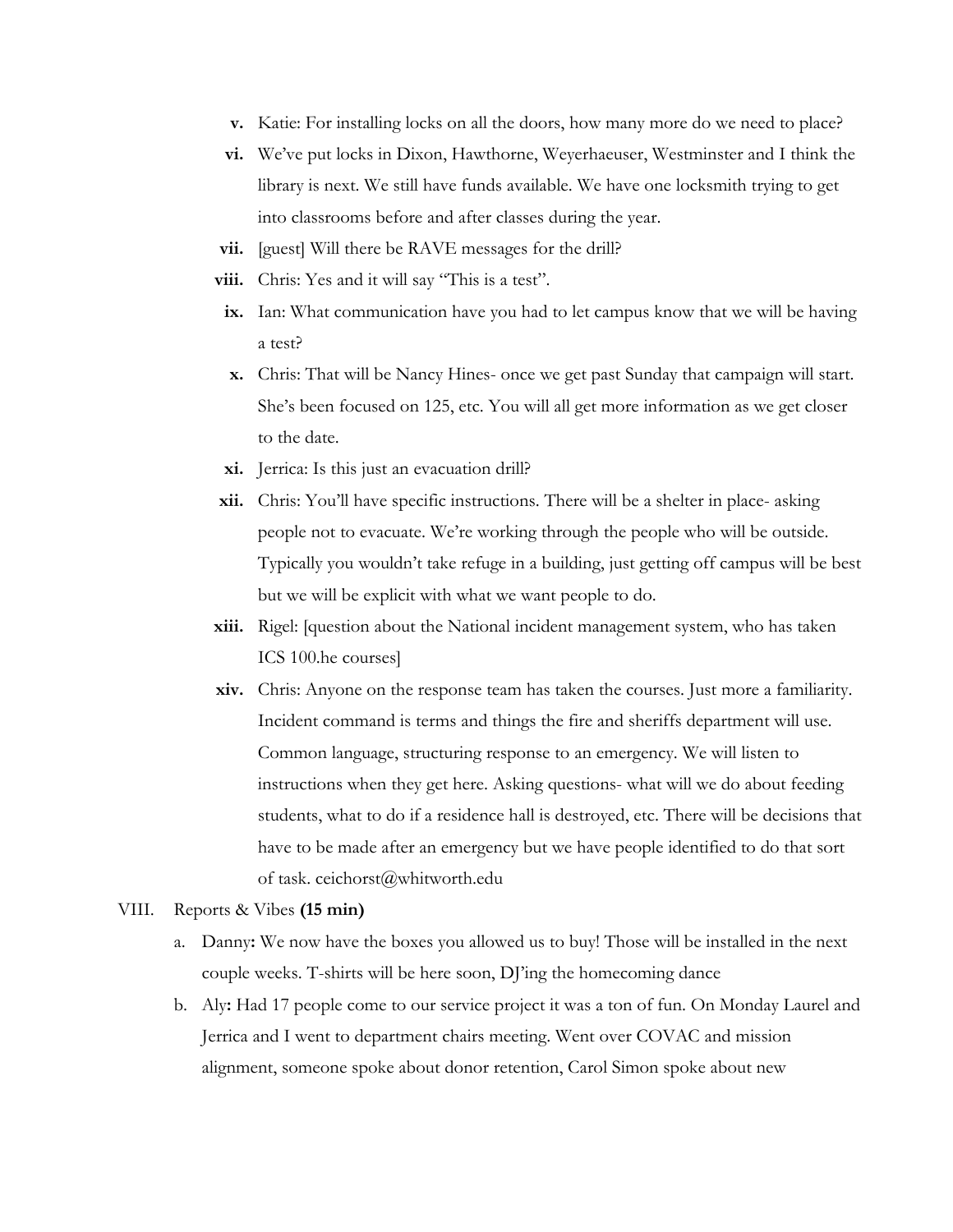Lindaman chair, talked about moving Community Building Day to a Wednesday instead of a Tuesday.

- c. Bre: All Tied Up last Saturday, 99 people went.
- d. Alicen**:** Sage and I served 100+ root beer floats. Service project- we are in beginning stages, Warren Women Event called the shameless women retreat on November 7. Got our new speakers, didn't get the right cords though so we have to requisition for the right ones.
- e. Matt**:** Compost task force was formed! Led by Kylie Steele, a group of students in the research phase looking at what other schools do for composting, etc. The next step would be to get some information to present to facilities, interested in funding a student position to manage it because it's a lot of work. Students interested in divesting from fossil fuelsresearching into Whitworth's investments in fossil fuels and they want to divest from that. Some of us have been talking about planting perennial flower bulbs in front of dormsdorm colors maybe. After the winter thaws out they would come up every year. Looking into different options, matching funds with senators and my positions, prime time plantings, etc.
- f. Sage**:** Pass
- g. Katie**:** Pass
- h. Erika**:** Friday I'll go to academic affairs meeting. Shout out to off campus doing homecoming stuff, we had people make a poster for the HUB. Josh Adrian and Jacob played badminton, won one lost two. Excited for Condoleezza Rice tomorrow!
- i. Kelsey**:** Pass
- j. Josh**:** We will have a harvest party on October 17.
- k. Haley**:** We did all tied up on Friday, had a lot of people. Tomorrow at 8am I have my building and grounds subcommittee meeting.
- l. Laurel**:** Noah Gundersen went well, next Wednesday I have a comedian coming. I think he was on the The Tonight Show and Jimmy Kimmel live [will fact check that] or AGT. Really funny and appropriate enough.
- m. Rigel**:** Pass
- n. Raleigh**:** Pass
- o. Graham**:** Pass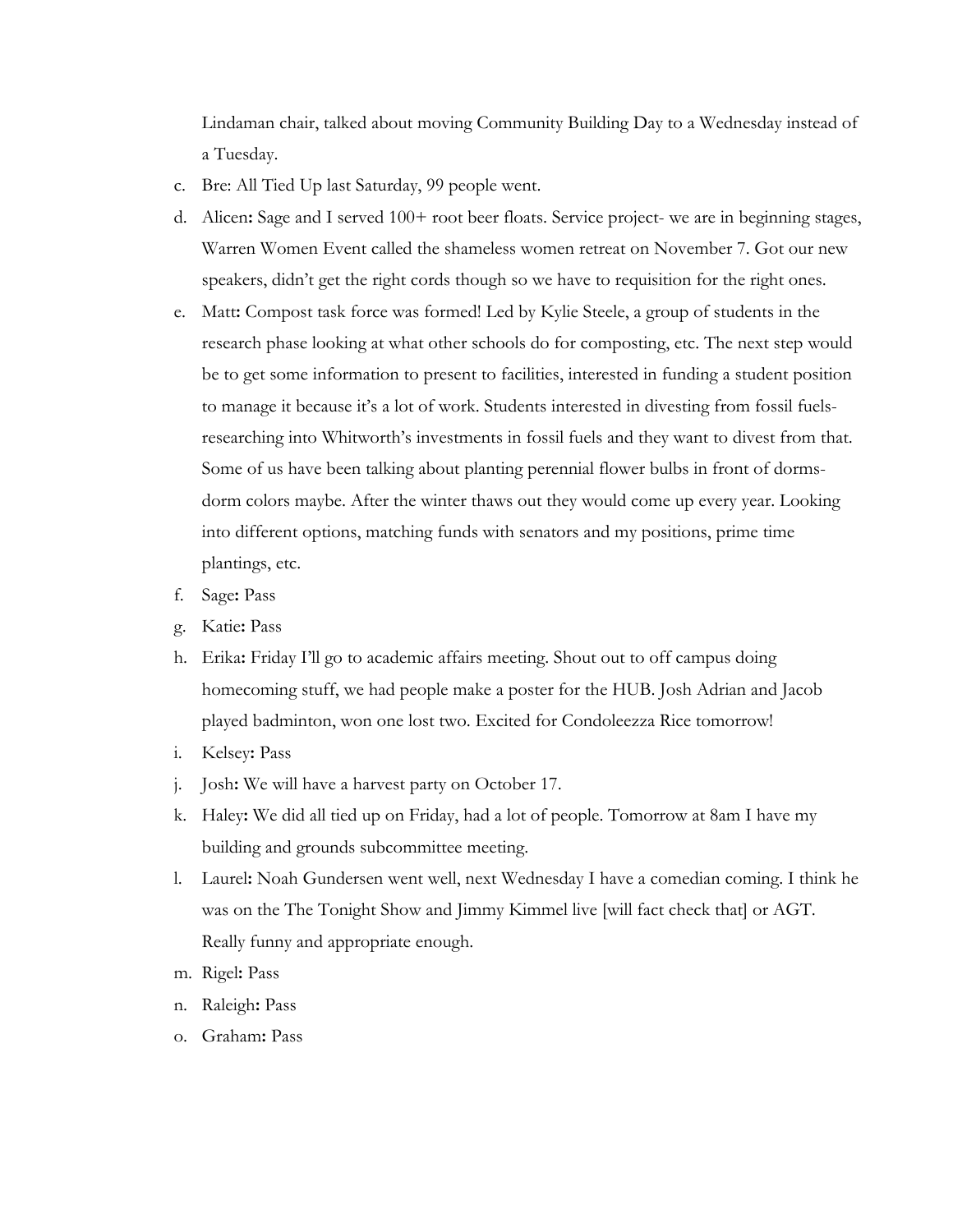- p. Niehls**:** Past weekend we had a trip, went really well. This Saturday we have a mountain biking trip to beacon hill. After that on the 18 we have a grip and climbing fair, trying to get a lot of participation.
- q. Jordan**:** All intramurals have started. Final tallies for teams: 3 flag football, 10 Frisbee, 22 soccer, 27 volleyball, 16 basketball, definitely a big turn out. About 1,000 people signed up. Jerseys are all sold, lowered the price on some but we got some free ones.
- r. Maryann: Pass
- s. Jenna: Pass
- t. Skylar: Pass
- u. Jerrica: Pass
- v. Elaine**:** Pass
- w. Samantha: Make sure you use the hashtag #whitworth125 for homecoming stuff. For Ashton- senior night there's Treats at the Taylor's on Tuesday October 14 from 7-8:30 for seniors.
- x. Ashton S: Had a lot of fun with the poets on Thursday, set a new standard for what's appropriate at a Whitworth event. Friday we will have the taco truck back, first 50 tacos are free. 11-2 by the HOLA club.
- y. Lauren: All tied up went well, just took my poll for what clothing people want and they want sweatshirts.
- z. Jacob: Sorry for the email mess up. Not November 11, October 11 for the Homecoming game. Got the OK to block off the first six rows of the front section- you have to wear your booty club shirt to sit there. Double punch Saturday. I will be going to the speakers and artists meeting. Midnight Madness update- I got the t-shirt design. I'm waiting to hear back from Dutch Bros, they come every year and I thought we should keep doing it. I don't know how to get an accurate number for how many t-shirts to buy- Cody got 1,600 last year, not sure how to gauge that now.
- aa. Jerrica: The slam poetry thing- if you enjoyed it one of our CDA's in East is doing slam poetry on Wednesdays in the beginning of prime time, 10 minutes of poetry, and then discussion.
- bb. Raleigh: Thank you all so much for all the hard work [on homecoming prep]. I know it was hard to track people down, I really appreciate all you're doing. We will continue to need more until the end of Saturday. I know we can do it, I really mean it. All of ASWU is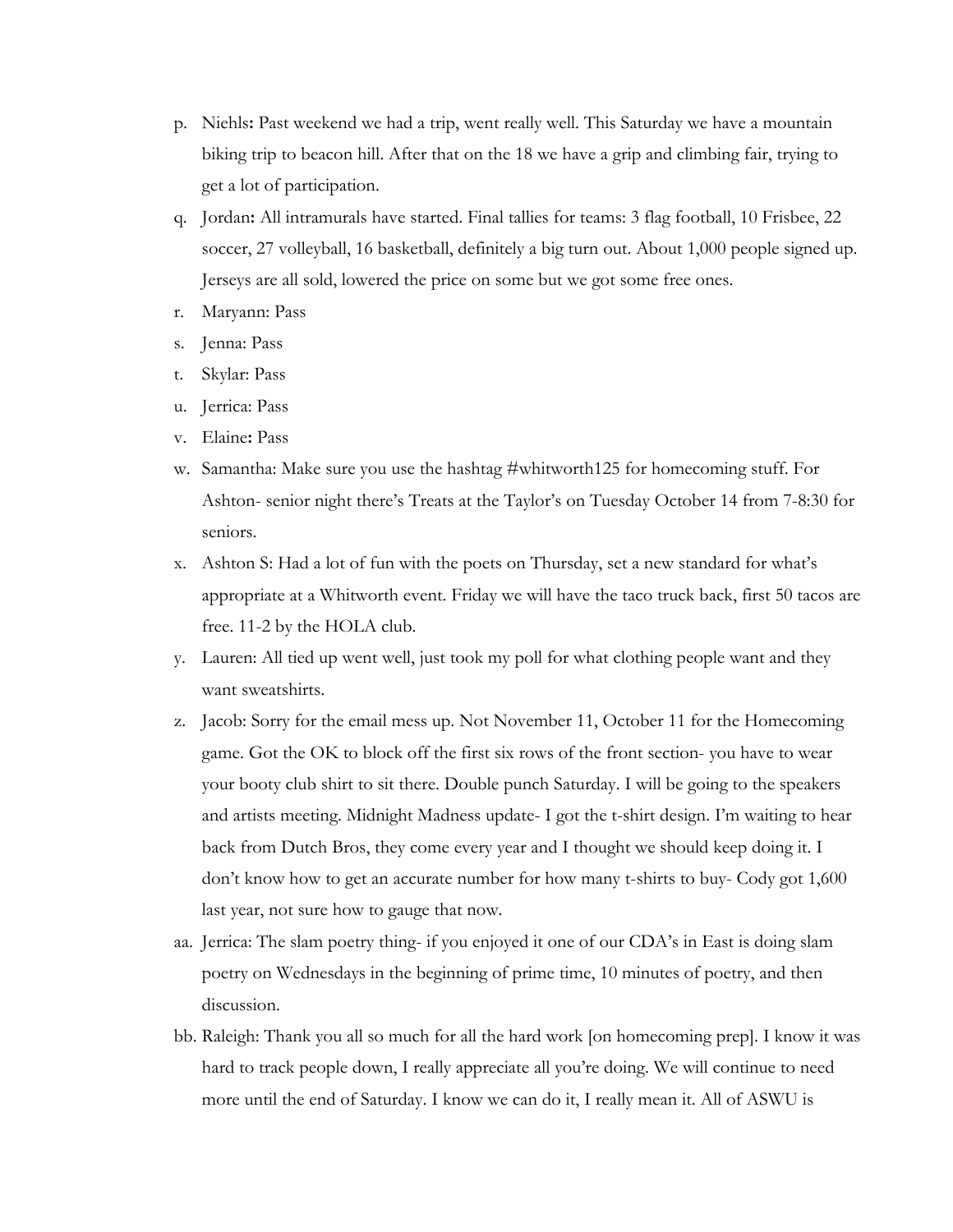behind it, I've been interviewed and every time I get so much energy by saying WE have the idea, etc as ASWU. I have rice krispies, marshmallows, butter and brownies. If you want to bake I need bakers for our hippie bakery. Come see me after this. Saturday I just need you guys to bake it and then bring it on Saturday. 5pm- those of you who have emailed me, please be there by 5 pm. Setting up the HUB and lied square, dealers check with me. Be here at 8pm on Saturday for that. Tonight I need you all to do a quick lap around the HUB and tell me which banner you think is the best, creativity and representation of the dorm.

- i. Laurel: Do you want us to dress up if we're volunteering at homecoming?
- ii. Raleigh: You can wear whatever you wish, you can choose any decade. Or you can just come dressed up. Everyone including guests are allowed to vote on the posters.
- iii. Elaine: If we bake are we buying our own stuff or will we get reimbursed?
- iv. Raleigh: I have all of the mixes, etc. You might need milk- see me afterwards if you want.

## IX. FVP **(15 min)**

a. Club Charters

## **Pre-Law Society:**

- i. Jon Kim: This will exist as a community aimed at providing resources regarding application towards law schools, preparing for law school and choosing a law school. Usually this process is stressful and Whitworth has a kind of lack for pre law preparation. A lot of students don't have access to Julia Stronks especially until upper division classes. This would be a more direct access for students to mutually benefit from each other. I've started touching up the rationale- also a lot of the peer schools have pre law society or some counterpart, I think this will make Whitworth a little more competitive by providing comparative resources.
- ii. Josh: What resources would you provide?
- iii. Jon: It would be divided into LSAT help (a lot of people aren't self learners and prep courses are expensive) collective study sessions, study partners, application help with putting together a database about law schools, curriculum placement and application information, anything a prelaw student would want to look for.
- iv. Erika: Will you have events?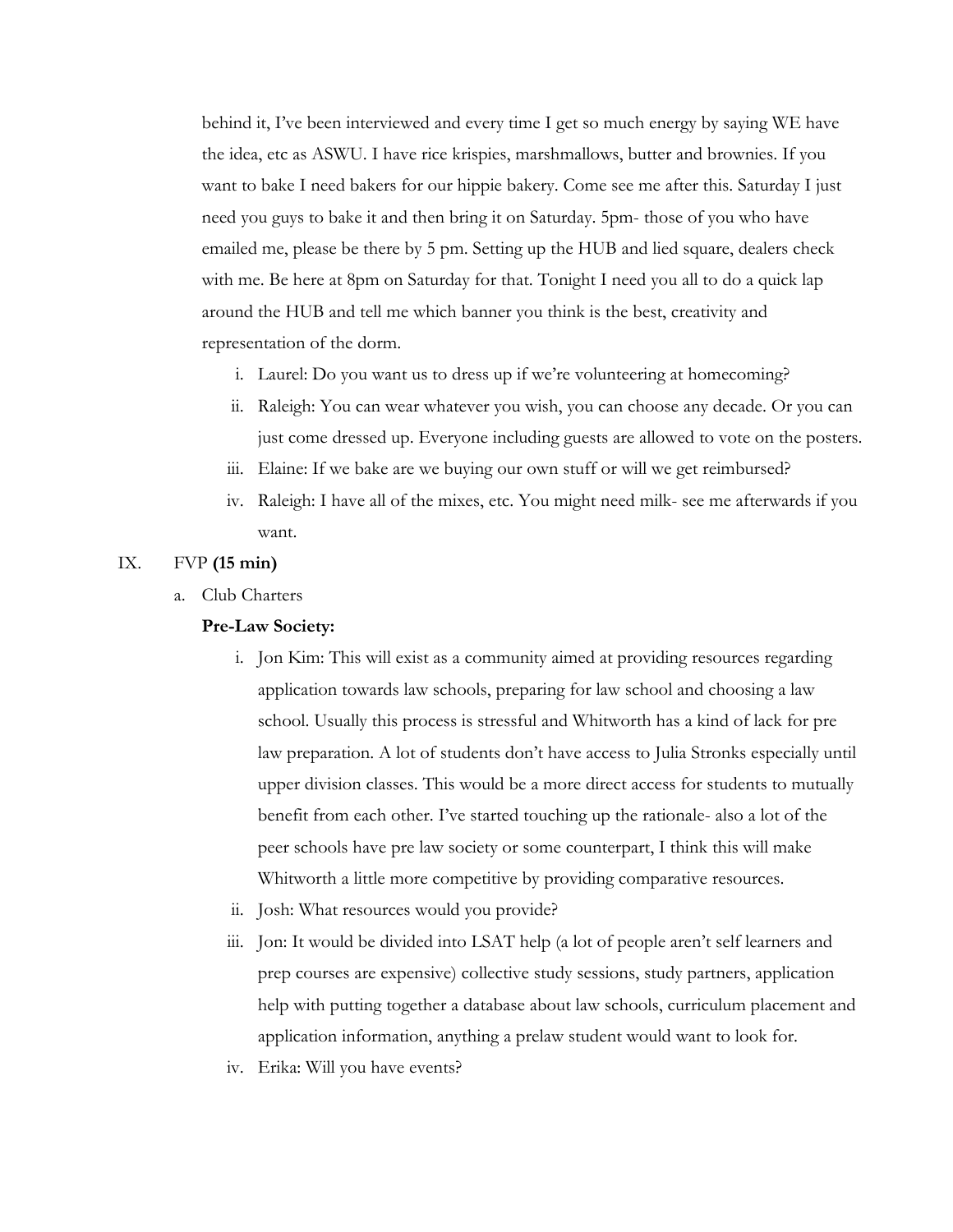- v. Jon: We hope to have Whitworth alumni on campus, local lawyers and law professors to come and give advice, Julia is a great contact for that.
- vi. [second club member]: Also the attorney generals that I interned with has connections.
- vii. Raleigh: If I'm a freshman coming to your club for the first time, will I be able to talk about what classes to take or a law school? Will you have someone there to talk to?
- viii. Jon: Yes, the main reason I'd like to start this club is that I wish I had some more information as a freshman or sophomore now that I'm a senor going through this. Main thing- connecting upper classmen with underclassmen. I already know a lot of people at law schools right now who would be willing to get into contact with underclassmen, etc.
- ix. Lauren: how many prelaw students are there at Whitworth?
- x. Jon: On our mailing roster for this club we have over 25 people. [step out]
- xi. Motion to charter, second, club chartered!

#### **b. Long Boarding Club**

- i. Orion Keller: There's a lot of independent long boarders, and this will organize them into a group so we can learn from each other, etc. Logistics- it would resemble Frisbee club where we have practices and monthly clinics to learn tricks, then hopefully towards the end we would have a competition to display what we have learned. Also as community outreach-inviting high schooler's or people in the Spokane community to Whitworth to teach them what we've learned. This will start out small and develop as we progress. Also there's other things – specifically getting a scooter rack in the HUB. UREC already got roller blades. Longboard club- not just for long boarding. People who have heelies or scooters or any unorthodox form of transportation. I have a mountain board, etc. Just a bunch of stuff that we could explore weird modes of transportation.
- ii. Caleb: I was into long boarding and I got told off by security for doing tricks, have they gotten more lax on that?
- iii. Orion: I've never been told that I'm doing something wrong, but I get that skating is a rebellious act a little bit, but we could make it organized.
- iv. Aly: There's a resident in Akili who does roller derby.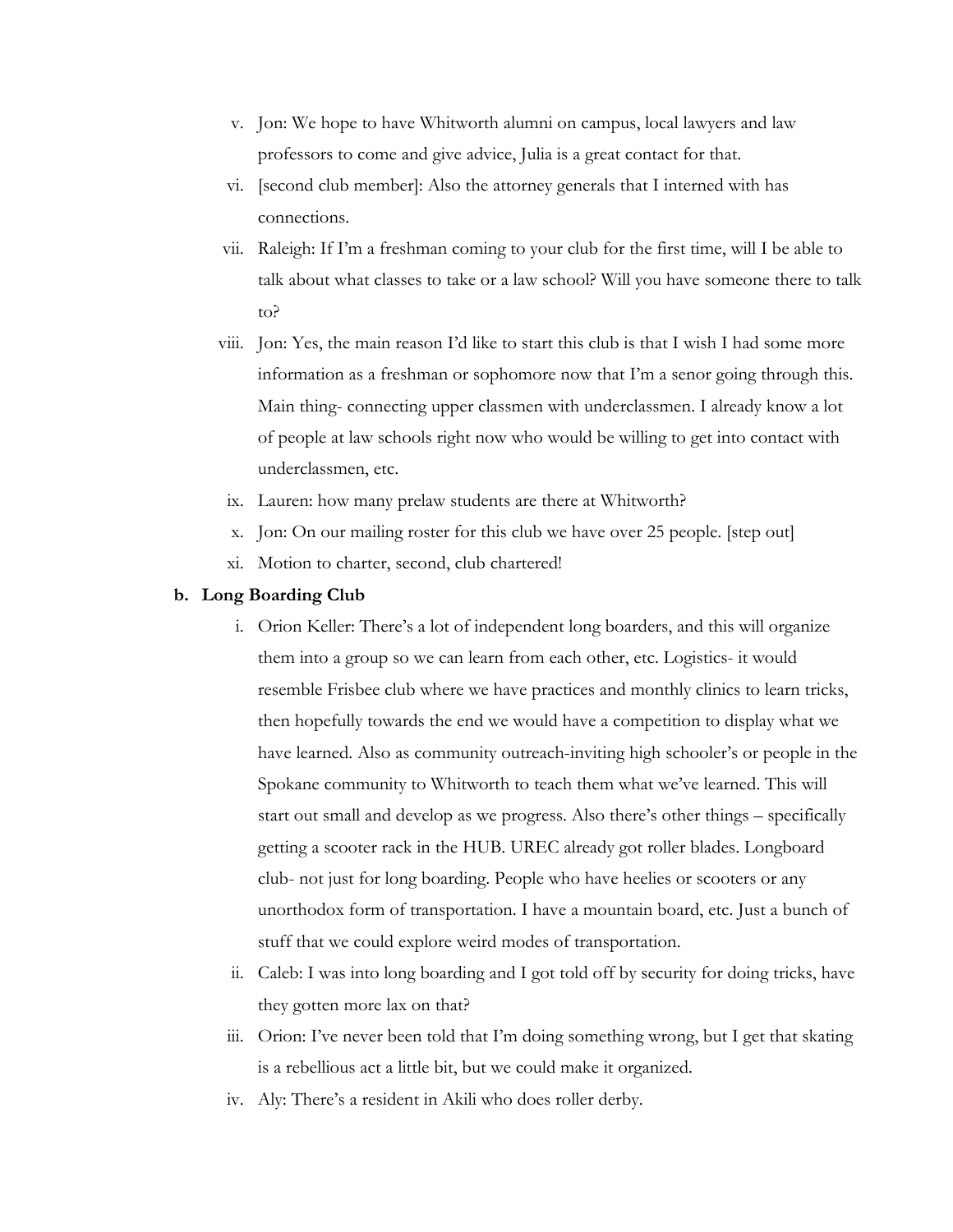- v. Jordan: Can you explain a mountain board?
- vi. Orion: It's like a longboard with bigger wheels that you inflate and have tread on them, feet are strapped in like a snowboard. Just cruise down mountains. [step out]
- vii. Motion to charter, second, club chartered!

# X. EVP **(5 min)**

- a. Eli: I don't have too much to say- time cards will be due on Wednesday of next week. Matt talked about the bulbs. That's all I have.
- XI. President **(10 min)**
	- a. Survey Questions
	- b. Ian: We had a group meet to form a couple survey questions to get more information on the topic of LGB faculty and the discrimination policy. This is the question we have put together, seeing if there's questions or concerns. The top half is the info we gave on the first survey question we did a few weeks ago. The question we made is "The protected identities for faculty at Whitworth include: race, color, religion, sex, national origin, disability and age. Should sexual orientation be added to the list of protected identities for faculty?" and the answers vary from "strongly agree" to "strongly disagree"
	- c. Jordan: The answers don't really make sense. The answers need to be changed in wording to fit the question.
	- d. Ashton S: Suggestion to change it to "sexual orientation should be added…" and then keep the answers the same.
	- e. Jordan: Also I think the top should be strongly agree and strongly disagree at the bottom.
	- f. Danny: The email we got didn't make sense [about the other survey]
	- g. Katie: I wanted to address that and apologize for not making it clear in the email. We got some push back [at the Whitworthian], we're handling it well. But it wasn't specifically said that it wasn't from ASWU so you all go that email too and that shouldn't have happened.
	- h. Josh: Is there a way to make it so that they can't see the second question?
	- i. Ian: So two separate pages?
	- j. Josh: I guess there would still be a point in explaining your answer, but I'm not sure.
	- k. Lauren: The first one is just for our interest, kind of like a straw vote to get the feel. The second one is what we would use if we were to move forward on this initiative.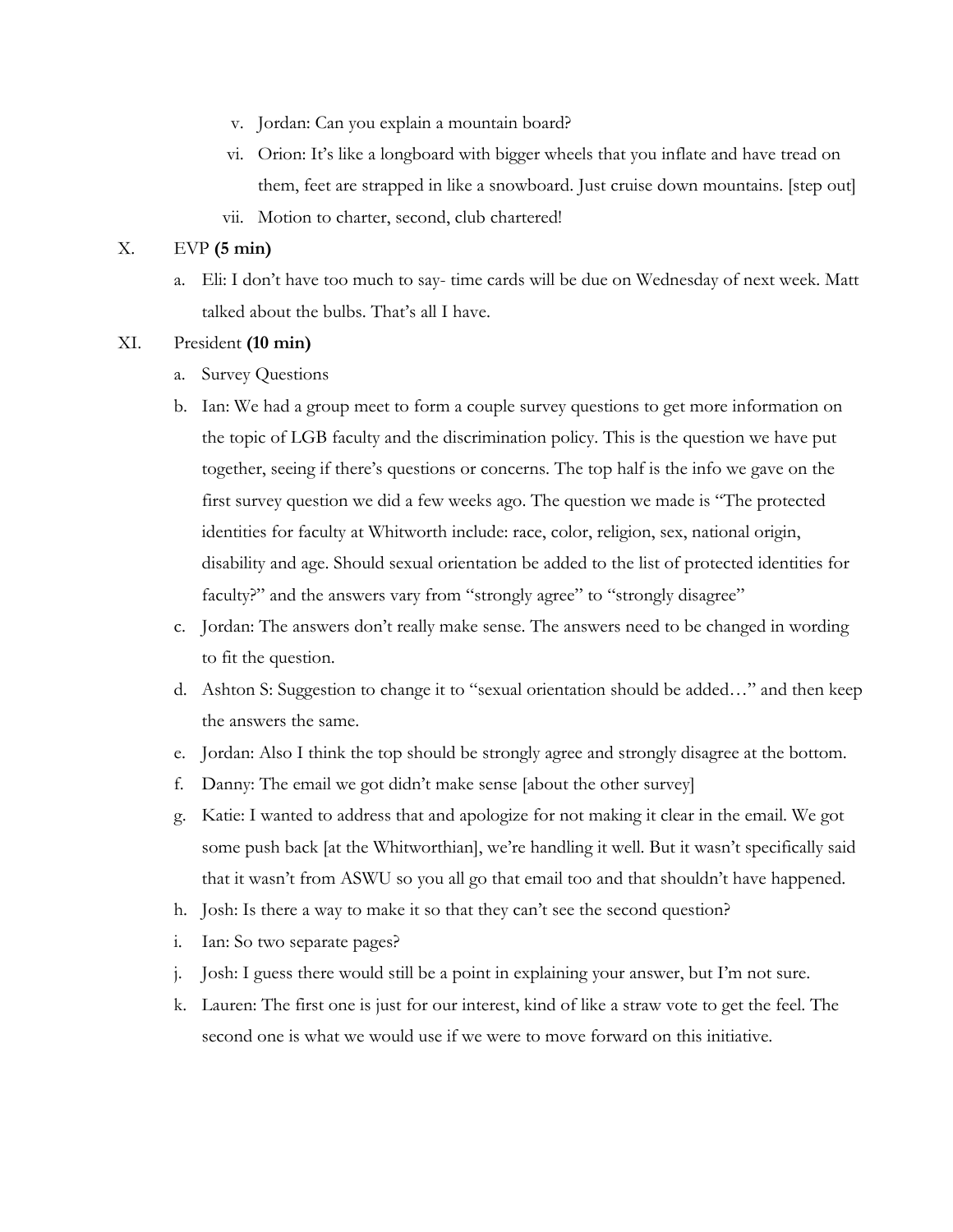- l. Josh: Looks like you're trying to identify whether someone will stand up for the cause rather than what their opinion is. Maybe just say follow up on your answer to the first question.
- m. Samantha: We can't make separate pages unless it's a longer survey with the account we have on survey monkey.
- n. Josh: I would put it out there if we want the meat to be in the first question, maybe we should put the open-ended question at first.
- o. Lauren: Actually the meat is in the second question.
- p. Eli: Differences between agreement and commitment-  $1<sup>st</sup>$  question is agreement and the  $2<sup>nd</sup>$ question is commitment.
- q. Jenna: I understand what you're saying, if I don't agree with the first one then I'll say no to the second one. If you agreed with the above statement would you be willing to sign it.
- r. Eli: It would be important to know
- s. Jordan: For the second question we will just pay attention to the number of yes's.
- t. Laurel: But that's the same as putting yes yes so they would still be equal.
- u. Dayna: You're talking about faculty, what about staff?
- v. Ashton: We could make the question more all encompassing.
- w. Danny: I think I remember it being faculty and staff on the original question.
- x. Matt: If we're asking them to answer one question and then only giving the opportunity to explain on the second one we could just do both.
- y. Jordan: if I see an explain your reasoning I might not be as likely to participate.
- z. Laruen: I agree
- aa. Kelsey: One comment box to explain your reasoning, not just for question 2.
- bb. Eli: To be clear this is just a step in the direction of either outcome it's just moving on with something that we've seen. There's interest here and it's an issue that we shouldn't ignore if there is interest.
- cc. Aly: Did we talk about the subject line of the email to be sent out?
- dd. Ian: We titled the survey campus discrimination policy, or say something like ASWU survey on campus issues.
- ee. Dayna: I think you should be as explicit as possible.
- ff. Haley: When is this being sent out?
- gg. Ian: Next Sunday night or Monday morning.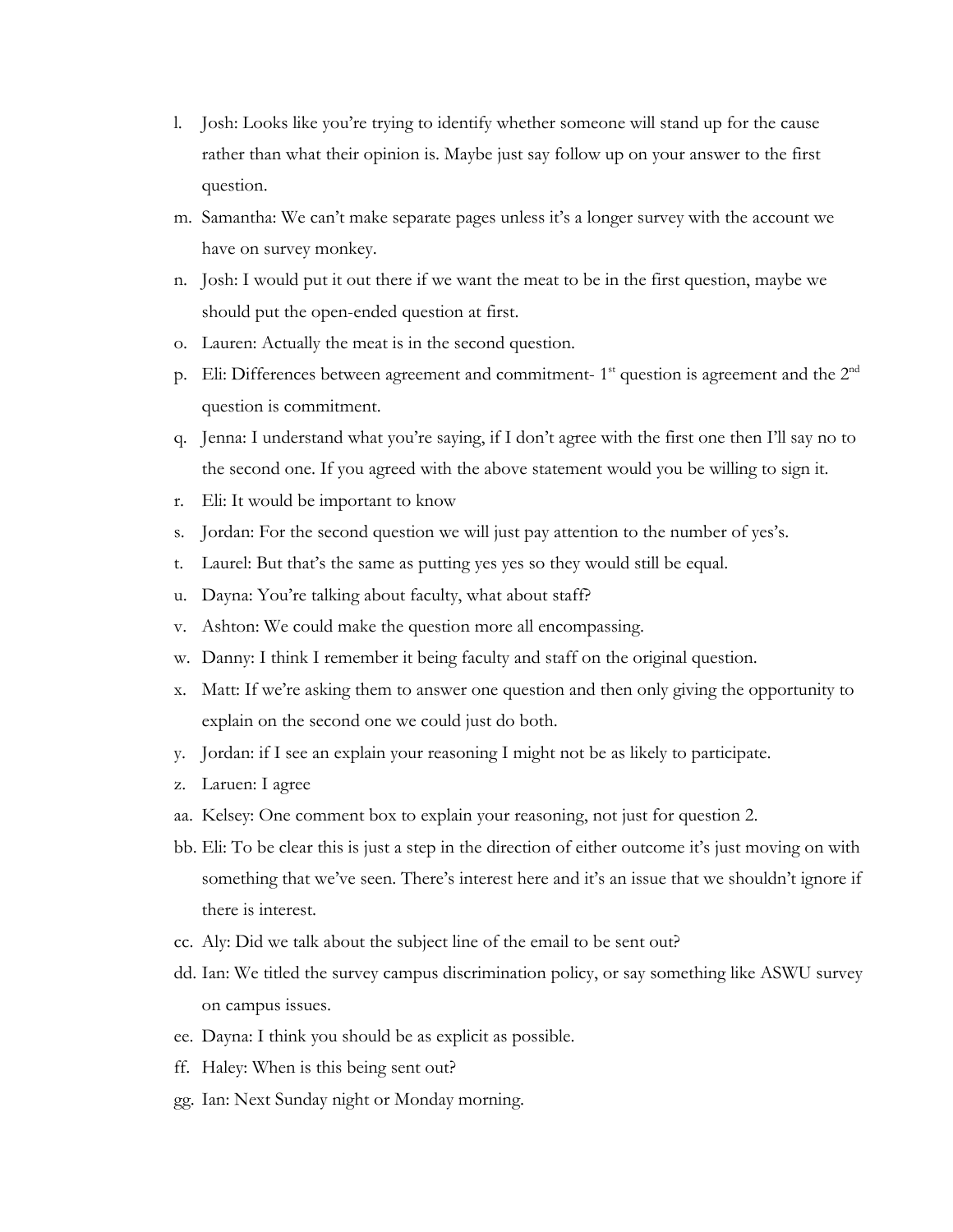hh. Eli: We will vote on this tonight

- ii. Jerrica: Subject box- try to be as direct as possible. ASWU survey. But I don't think it needs to be in the subject line. Campus discrimination policy, and then ASWU at the end.
- jj. Eli: [comment about the word "discrimination" being a turn-off for some students, exact comment not recorded]
- kk. Jordan: No because there's all types of discrimination.
- ll. Ashton: And that's the language they use.
- mm. Raleigh: Can non-voting members vote for this survey going out under ASWU's name?
- nn. Straw vote?
- oo. Josh: Could existing members vote whether or not to extend that?
- pp. Straw vote
- qq. Alma: What about the issue of transgender?
- rr. Ashton: This is in response to the Halualani survey and they didn't include that. That's a few steps down the road but we're heading in that direction.
	- i. Motion to approve the survey with the amendments, second. Survey question approved.
- ss. Ian: We will send this out and hopefully have the results to present next Wednesday.
- tt. Eli: We would also strongly urge that you put in your newsletters that a survey will be coming around so this info is properly distributed to people.
- XII. FVP
	- a. Kevin: [various finance committee requisitions passed]
- XIII. Club Charter Committee Proposal **(5 min)**
	- a. Kevin: We have a lot of charters. This could weed out some charters that we wouldn't have to talk about during the meetings. Club chartering committee- clubs would go there first, give longer descriptions, more questions could be asked, and like I do with the finance committee I would release a synopsis of what the club is, etc. They would just be here to represent clubs being chartered at the actual meeting and then extend the vote to you guys. Seems more efficient to me. Just for when clubs come in and want to get chartered.
	- b. Aly: Will there be students at large on this?
	- c. Kevin: Yes
	- d. Eli: Will the clubs have time to quickly say what they're about at the meeting? [yes]